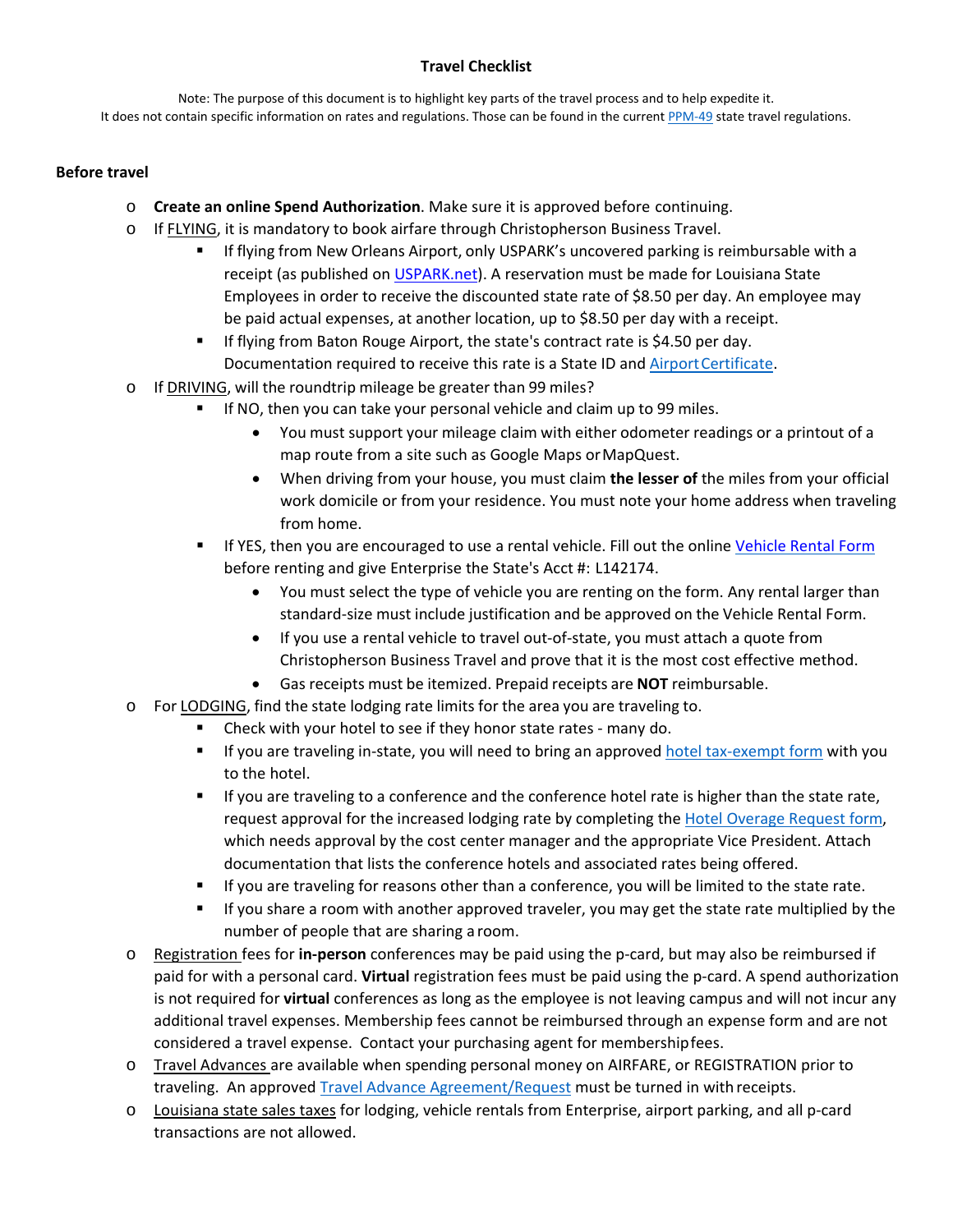### **During travel**

o Keep your receipts! Most expenses require that you turn in original receipts to be eligible for reimbursement.

#### **After travel**

- o Complete an Expense Report and include any expenses that were paid for with a travel advance or pcard, if charge is available to reconcile.
	- **Make sure to select the correct Spend Authorization associated with the travel, if applicable.**
	- **If the interprent is ally by adding expense lines as needed.**
	- **Make comments on the expense lines when you are sharing lodging or sharing** transportation with another employee.
- o Attach the conference agenda if travel was to aconference.
- o Send all necessary original receipts to the Travel Desk at SLU 10720.

## **Top travel mistakes (refer above for specifics):**

- 1. Not using the state contracted travel agency to book airfare. Airfare purchased through any venue other than Christopherson Business Travel will **not** be reimbursed.
- 2. Getting hotels that are above the state rate. Know the state lodging rates and **always** request to get a rate within the state's rate limit. If that specific hotel does not honor the state rate, search for another hotel in the area that does. Use a hotel overage form when applicable.
- 3. Original receipts are required. Gas and restaurant receipts (when applicable) must be itemized. Prepaid receipts are notreimbursable.
- 4. Getting charged for Louisiana state sales tax. Louisiana state sales tax should be removed before your final bill. LA state sales tax will not be reimbursed.